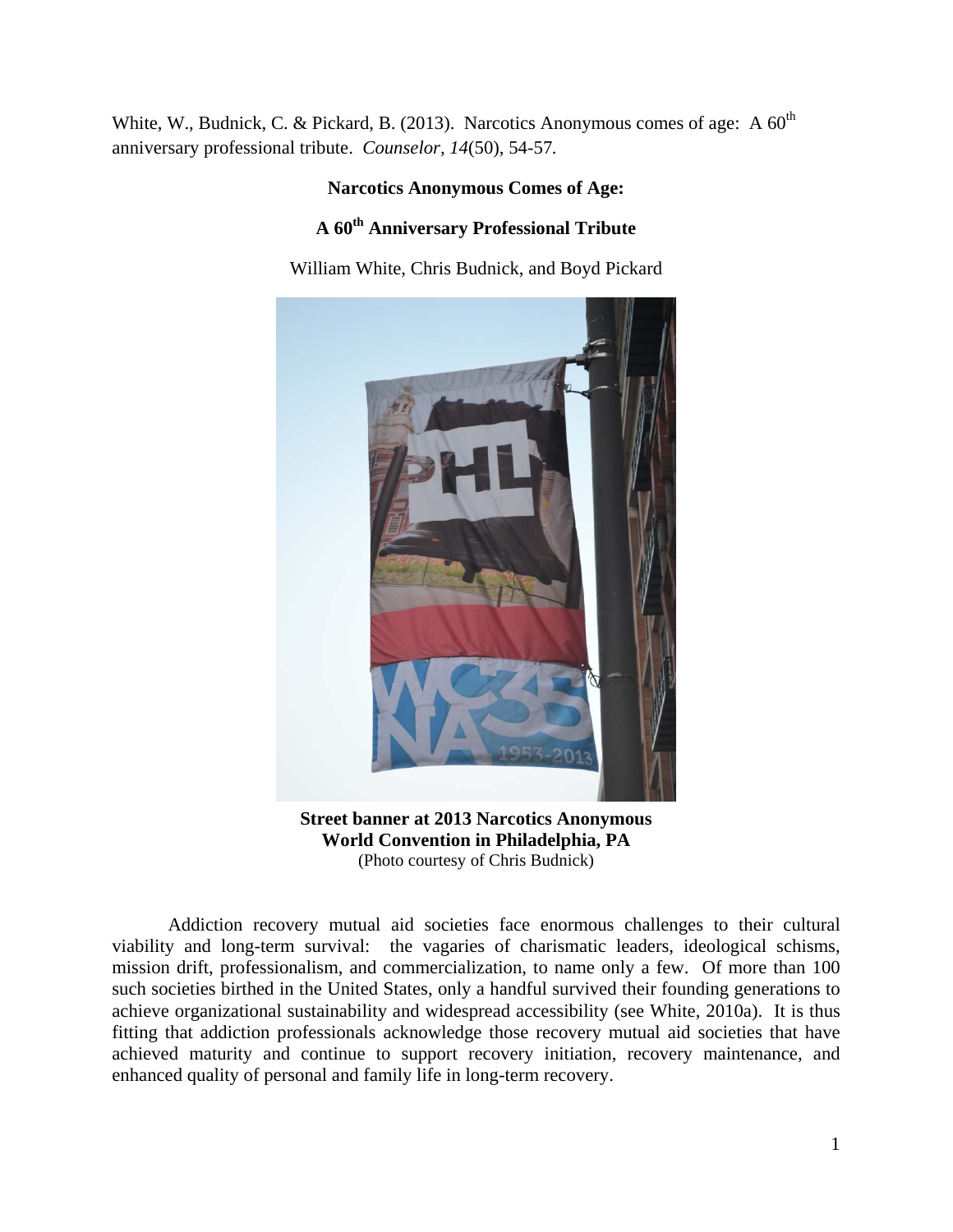Numerous secular, spiritual, and religious recovery mutual aid organizations have made distinctive contributions within the growing varieties of addiction recovery experience in the U.S. and internationally. It is within this larger understanding that we offer this special tribute to Narcotics Anonymous (NA) on its 60<sup>th</sup> anniversary. For the past several years, the authors have researched the histories of various recovery mutual aid societies and reviewed scientific studies on how participation in such groups affects recovery outcomes. Based on our research to date, here are twelve things we think every addiction professional should know about NA.

#### **1. A Difficult Birthing and a Near Death Experience**

*No addiction recovery mutual aid organization in American history was birthed in a more culturally hostile environment than that faced by NA in the 1950s.* On the heels of earlier efforts to create a sustainable framework of recovery from addiction to drugs other than alcohol (e.g., Addicts Anonymous, early New York Narcotics Anonymous, Habit Forming Drugs, Hypes and Alcoholics), today's NA held its first publically announced meeting in Sun Valley, California, on October 5, 1953. The years contiguous to NA's founding witnessed the U.S. Congress passing mandatory sentencing laws (Boggs Act of 1952, Narcotics Control Act of 1956) that increased minimum prison sentences to 2-15 years for possession of heroin, cocaine, or cannabis. The 1950s also witnessed "loitering addict" laws under which known addicts could be arrested or have their probation/parole violated for simply associating with each other in public. Addicts could be arrested, forced to have their stomachs pumped, and charged with "internal possession" before such practices were declared unconstitutional in 1962 (*Robinson v. California*). Plagued by early meetings that were forced to rotate locations to avoid police surveillance and harassment, NA survived its birthing (and near collapse in 1959) because Jimmy K. and a small core of individuals, by committing themselves to NA and its Twelve Traditions, sustained NA in the years before its dramatic growth (Jack G., 1958; White, Budnick, & Pickard, 2011).

#### **2. Recovery from…..Addiction**

*NA is the only major recovery mutual aid organization that defines the addict's essential problem as powerlessness over a process of addiction rather than powerlessness over a particular substance.* As expressed by NA Trustees:

*Drugs are a varied group of substances, the use of any of which is but a symptom of our addiction. When addicts gather and focus on drugs, they are usually focusing on their differences, because each of us used a different drug or combination of drugs. The one thing we all share is the disease of addiction. It* [defining NA's First Step in terms of addiction] *was a masterful stroke. With that single turn of a phrase the foundation of the Narcotics Anonymous Fellowship was laid*. (Narcotics Anonymous, 1985)

Such a distinction should be appreciated by addiction professionals who daily encounter profiles of concurrent and sequential use of multiple drugs among persons entering treatment or reentering treatment due to the role so-called "secondary" drugs played in addiction recurrence. Polydrug dependence among those entering addiction treatment has historically evolved from the exception to the norm—defying the very concept of "drug of choice." No recovery mutual aid organization is more prepared in concept and practice to address vulnerability to and recovery from polydrug addiction than NA. NA's focus on a process of "addiction" that transcends a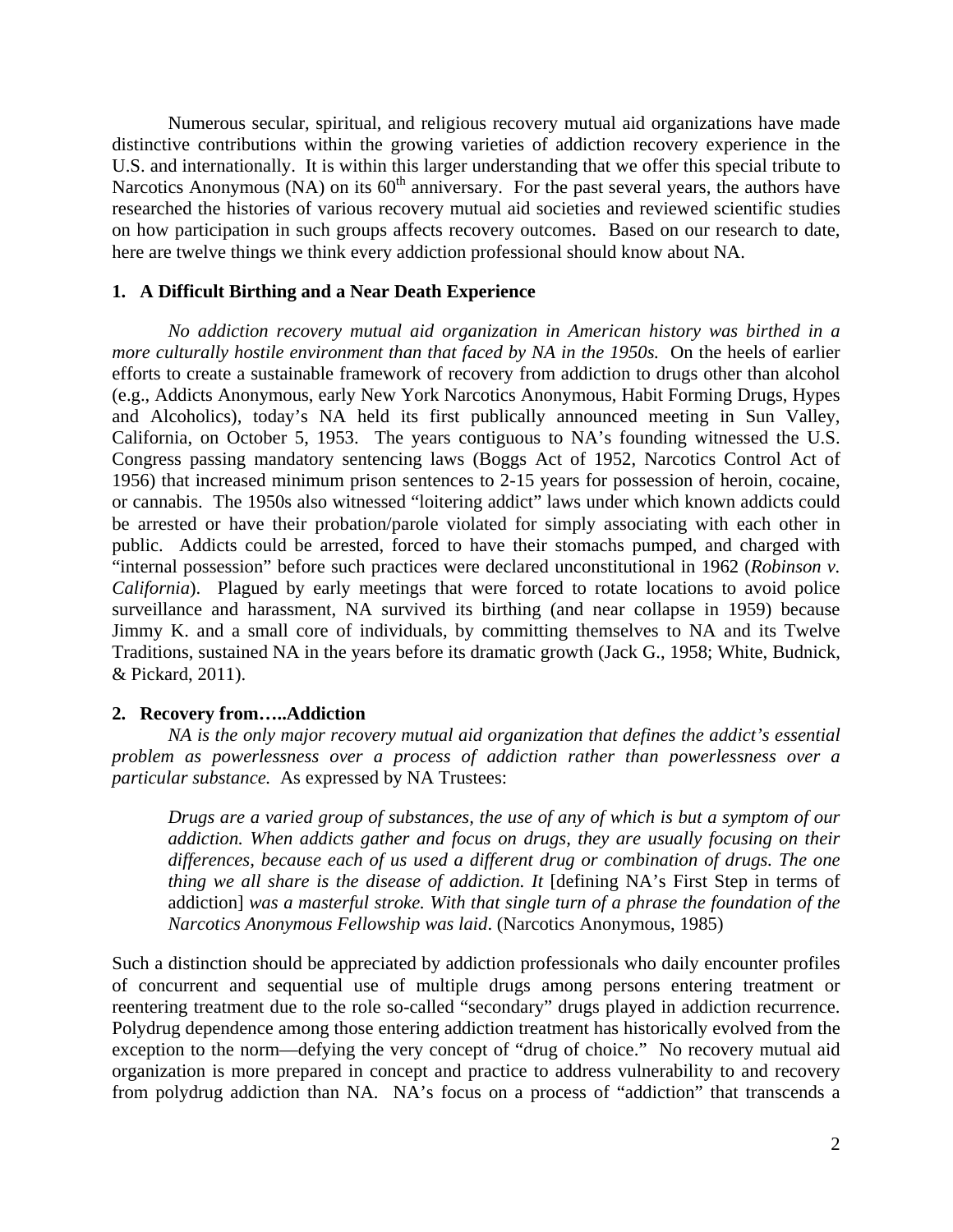particular drug preference and requires a common recovery process may be viewed by future historians as one of the great conceptual and clinical breakthroughs in the understanding and management of severe alcohol and other drug problems. NA's position is as simple as it is elegant: "We are a people with the disease of addiction who must abstain from all drugs in order to recover" (Basic Text, Narcotics Anonymous World Services, Inc., 2008, p. 18).

## **3. "We suffer from a disease."**

*NA, more than any recovery mutual aid organization before or since, unequivocally defines addiction as a "disease."* AA has been praised and blamed for the modern conceptualization of addiction as a disease, in spite of historical evidence to the contrary (See Kurtz, 2002; Miller & Kurtz, 1994). Such attribution is much more appropriately placed with NA, as is evident in the earliest writings of NA co-founder Jimmy K.

*Addiction is a disorder in its own right…--an illness, a mental obsession and a body sensitivity or allergy to drugs which sets up the phenomenon of craving, over which we have no choice, as long as we use drugs.* (Jimmy K., ND*)* 

This view is further evidenced in the earliest pieces of NA literature:

*Here* [in NA], *we have come to realize that we are not moral lepers. We are simply sick people. We suffer from a disease, just like alcoholism, diabetes, heart ailments, tuberculosis, or cancer.* (Buff Book, Narcotics Anonymous, 1954, p. 4)

NA's early conceptualization of addiction as a chronic disease analogous to cancer, diabetes, and heart disease predates the modern conceptualization of addiction as a chronic disorder by decades (Dennis & Scott, 2007; McLellan, Lewis, O'Brien, & Kleber, 2000).



**Buff Book (1954)** (Photo courtesy of Boyd Pickard and Chris Budnick)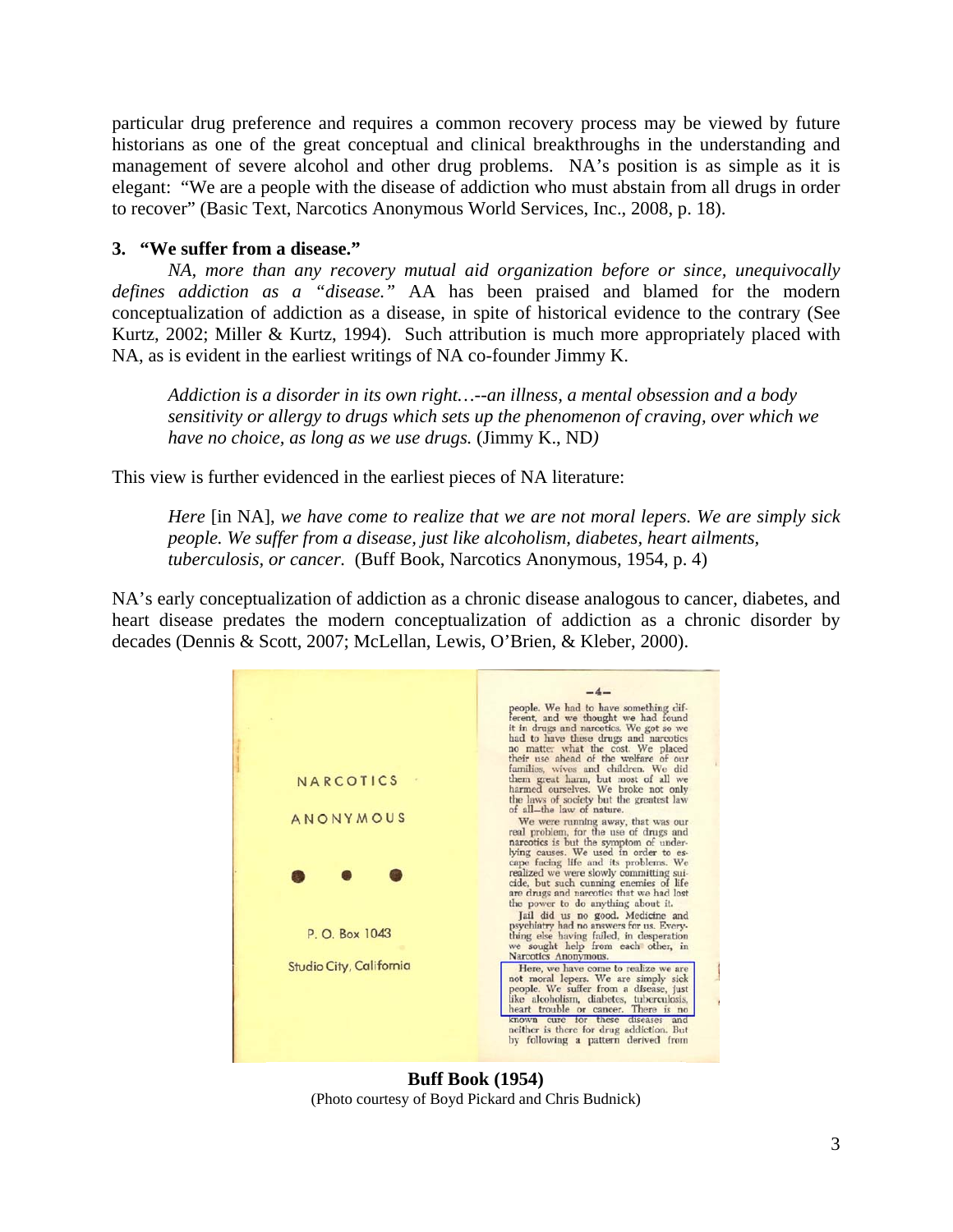### **4. The Recovery Process**

*NA conceptualizes recovery as a process of complete abstinence from all drugs made possible only by a larger spiritually driven transformation of personal character, identity, and interpersonal relationships—changes achieved through the daily application of NA's Twelve Steps*. NA views recovery as far more than the removal of drugs from an otherwise unchanged life. As early as 1966 (White Book), NA presented a quite nuanced understanding of the relapse and recovery processes—views currently reflected in NA's *Basic Text*:

*Many people think that recovery is simply a matter of not using drugs. They consider a relapse a sign of complete failure, and long periods of abstinence a sign of complete success. We in the recovery program of Narcotics Anonymous have found that this perception is too simplistic….Recovery as experienced through our Twelve Steps is our goal, not mere physical abstinence.* (Narcotics Anonymous, 2008, pp. 77-78)

NA's understanding of recovery is congruent with recent professional consensus panels that have defined addiction recovery in terms of abstinence, improvements in global health (physical, emotional, relational, spiritual wellness), and citizenship (positive community reintegration; Betty Ford Institute Consensus Panel, 2007).

### **5. Growth and International Dispersion**

*NA has grown from one meeting in 1953 to more than 61,000 NA meetings in 129 countries in 2013*. Of particular historical interest is the particularly dramatic growth of NA in predominately Islamic Middle East countries. The growth of NA meetings and its international dispersion over the course of its history are displayed in the following two graphs.



**Sources**: NAWS, Inc. (Growth of NA Video); personal communications with NAWS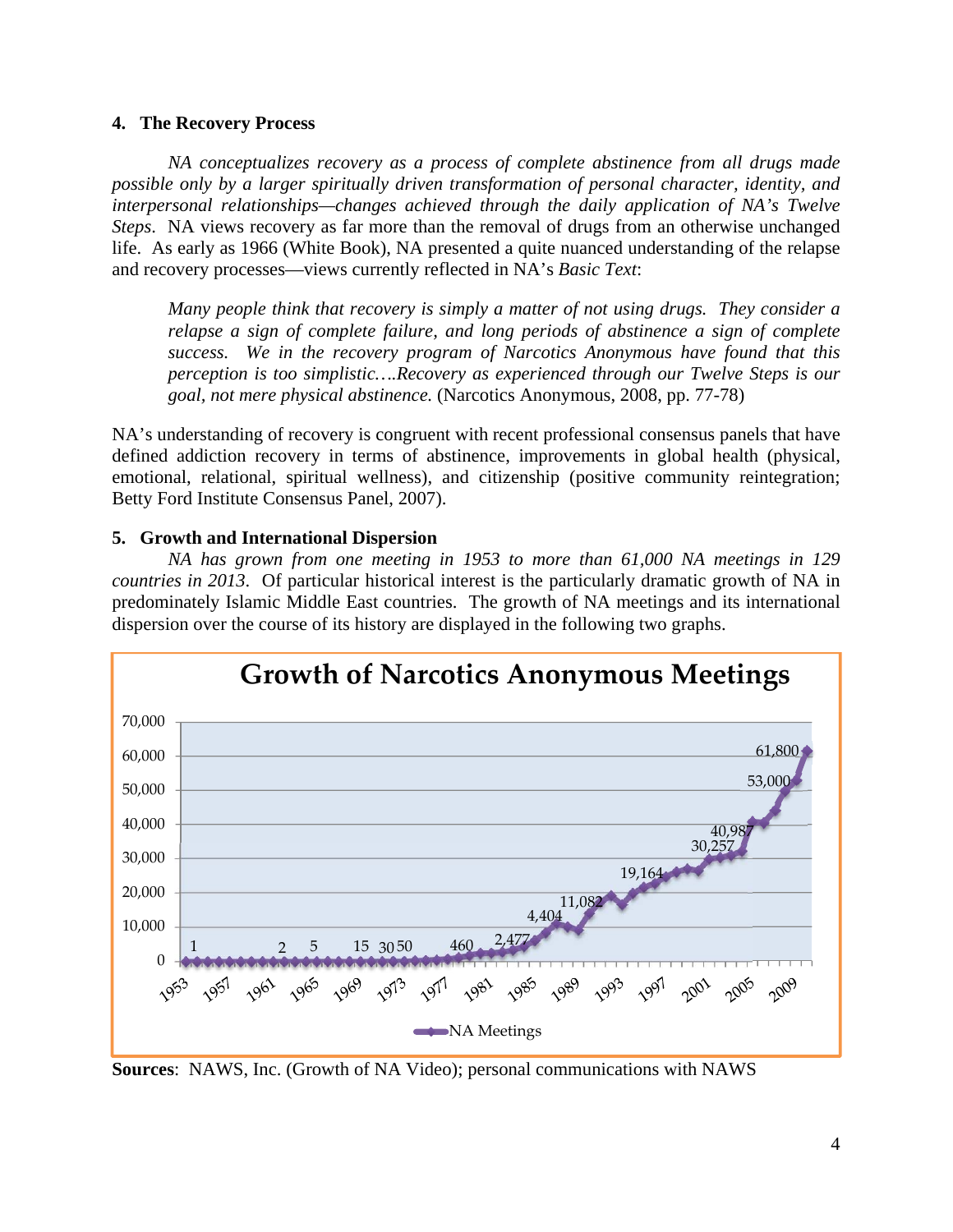

**Sources:** White, Budnick, & Pickard, 2011; personal communications with NAWS.

This accelerating pattern of growth would not have been possible if thousands of NA members had not risen beyond their own personal recovery processes to forge a service structure whose message now reaches around the world traversing barriers of race, social class, religion, politics, culture, and language. Also of import is the fact that NA continues to reach those individuals with the most severe and complex patterns of addiction: more than 85% of NA members have prior addiction treatment; more than 25% have prior psychiatric treatment (Galanter, Dermatis, Post, & Santucci, 2013).

## **6. NA Literature**

*NA has developed a distinctive and extensive body of recovery support literature for its members*—including a "Basic Text" (*Narcotics Anonymous*), a collection of essays on NA's Steps and Traditions (*It Works—How and Why*), a history of NA (*Miracles Happen*), a magazine (*NA Way—published in English, Farsi, French, German, Japanese, Portuguese, Russian, and Spanish*), numerous pamphlets and service-related handbooks, and a recently released text on life in long-term recovery (*Living Clean: The Journey Continues*). In the past 25 years, NA has translated 951 pieces of literature that are now available in 42 languages (including Afrikaans, Arabic, Chinese, Farsi, Greek, Japanese, Polish, Punjabi, Russian, Spanish, and Swahili), with translations into an additional 23 languages currently under way. NA's Basic Text is available in 24 languages. NA meetings are held worldwide in 76 languages (NAWS, Personal Communication, May 4, 2013).

## **7. Membership Diversity**

*NA membership is the most culturally diverse of any major addiction recovery mutual aid organization*. NA membership is 47% women—up 5% from the 1996 survey and highest of any abstinence-based group other than Women for Sobriety; 8% Hispanic—nearly twice the percentage of any other addiction recovery mutual aid society; 11% African American—up from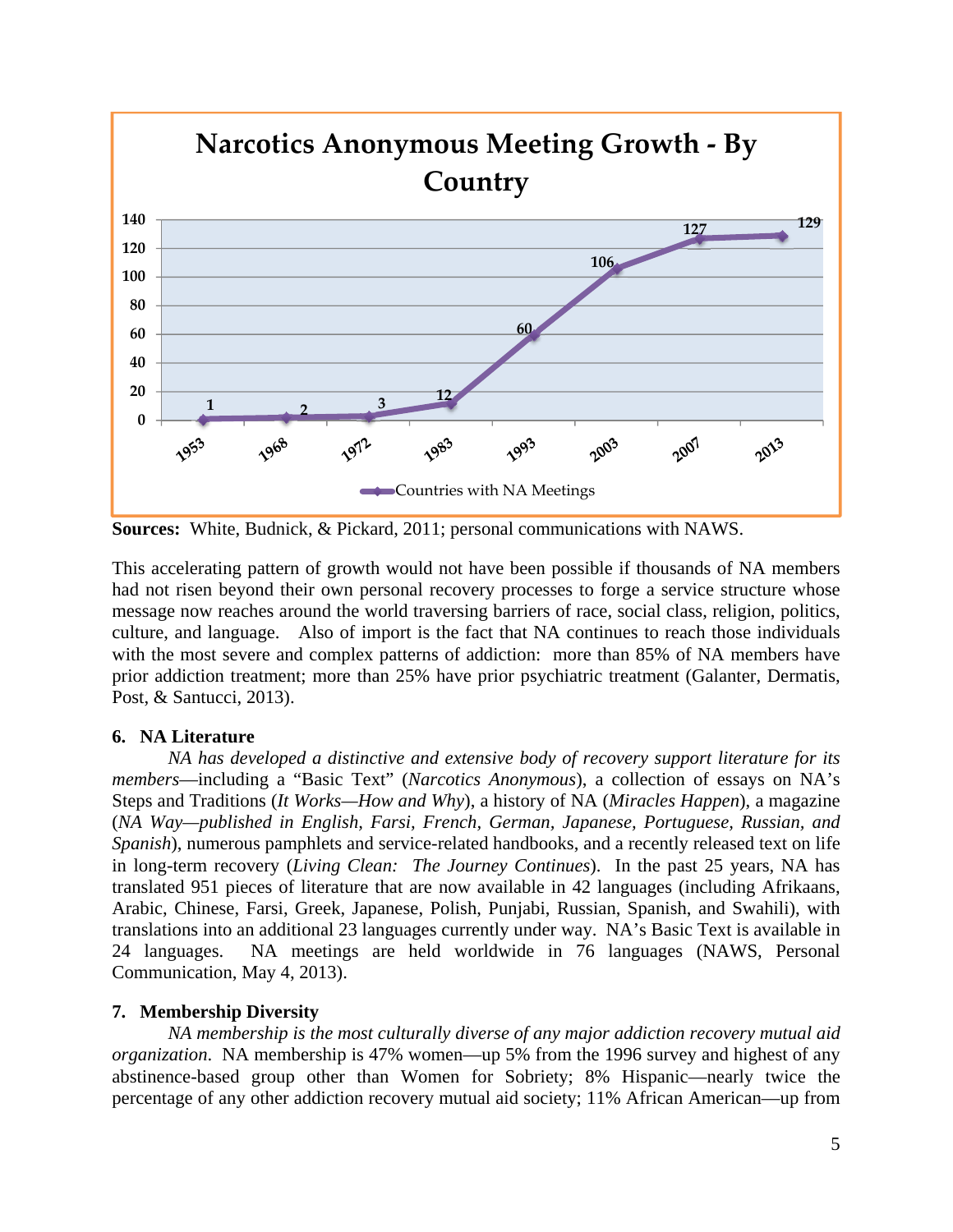4% in 1996; and 7 % Native American, Asian American, multiracial. Two percent of NA members are under age 21—comparable to AA and higher than other major mutual aid fellowships (From 2011 Membership Survey). The cultural diversity of NA is underscored by the growth of NA meetings within communities of color, the recovery stories represented in the  $6<sup>th</sup>$  Edition of NA's Basic Text, and the worldwide growth of special NA meetings for women, youth, LGBT, couples, agnostics, and people living with HIV / AIDS, to name just a few of the early special meeting categories (Narcotics Anonymous World Services, Inc., 2012b).

### **8. Recovery Stability/Durability**

*The mean duration of years in long-term, continuous recovery within NA has progressively increased.* Today, the mean duration of recovery ("clean time") within NA is 10.87 years—up from 5.5 years in 1996 (NAWS, 1997, 2011). This level of recovery stability is also reflected in NA's strong service ethic: nearly half (49%) of NA members reach NA through the influence of another NA member (NAWS, 2011), 89% of NA members have had a sponsor, and 48% of members have sponsored others (Galanter et al., 2013).

#### **9. NA Culture**

*NA openly acknowledges modeling itself on AA in its beginnings, but today's NA has its own distinct program of recovery and its own recovery culture,* e.g., its own history, iconic figures, core ideas, language, recovery and service rituals, etiquette, symbols, and literature (NAWS, 2012a). Homogenized references to "AA and other 12-Step groups" mask NA's distinctive contributions and its distinctive culture. Attending open meetings of local AA and NA groups can help cultivate an appreciation of such differences and how addiction professionals can best match individuals to particular recovery fellowships and to particular meetings.

#### **10. NA Governance**

*NA has forged a service structure for effective self-governance and worldwide service.*  NA is self-governed via the collective conscience and guidance of NA groups across the globe. Representatives of these NA communities assemble every two years at the NA World Service Conference (WSC) to provide that guidance. Narcotics Anonymous World Services (NAWS) comprised of the World Service Office and World Board—is delegated the responsibility for day-to-day support activities of the NA fellowship. There are NAWS offices in the U.S., Canada, Belgium, India, and Iran.

#### **11. Self and Scientific Evaluation**

*Both NA membership surveys and independent scientific studies affirm the role of NA participation in long-term addiction recovery and enhanced quality of life in recovery.* NA's surveys of its own membership reveal numerous positive effects associated with NA participation, including enhancements in the quality of family relationships (95%), social connection (89%), stable housing (80%), employment (76%), and education (59%; NAWS, 2011). Only 11% of NA members are unemployed (NAWS, 2011)—a rate only 3.5% higher than the current national unemployment rate of 7.5% (Bureau of Labor Statistics, 2013) and a dramatic drop from the 56% of members who were unemployed before coming to NA (NAWS, 2011).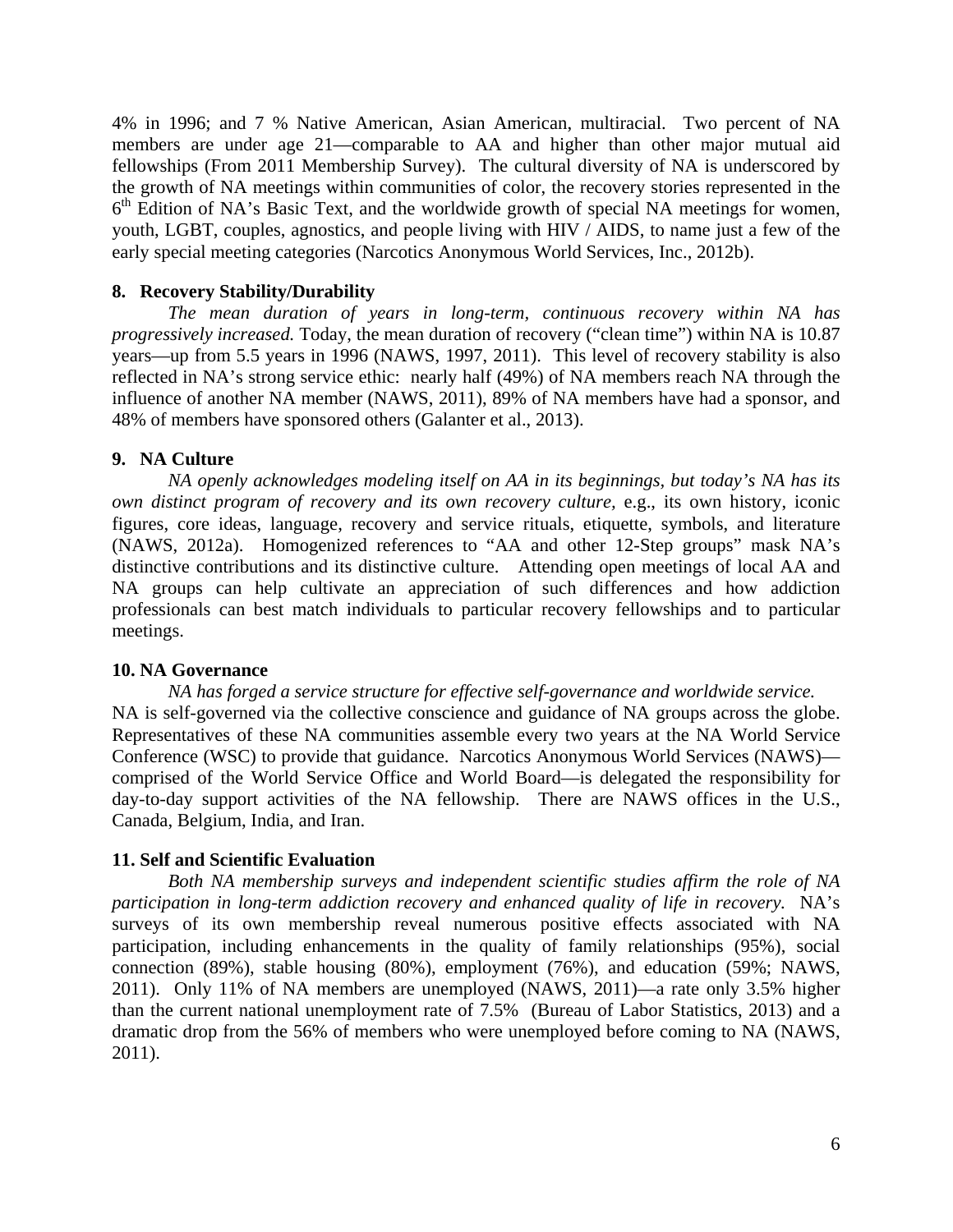Although scientific research on NA is meager compared to the hundreds if not thousands of AAfocused studies, attention to NA in the scientific literature is progressing from brief, descriptive accounts (Nichols, 1988; Wells, 1987) to cross-disciplinary investigations of NA and more formal studies of the effects of NA participation (Krentzman et al., 2011). To date, research on NA suggests that:

- 1) NA's 12-step framework is acceptable to the majority of drug users entering inpatient detoxification (Best et al., 2001),
- 2) NA participation is associated with enhanced long-term recovery outcomes as well as improved emotional health for adults (Christo & Franey, 1995; Christo & Sutton, 1994; Gossop, Stewart, & Marsden, 2008; Kelly, Dow, Yeterian, & Kahler, 2010) and adolescents (Kelly et al., 2010; Kelly & Myers, 2007; Sussman, 2010),
- 3) the mechanisms of change within NA include meeting attendance, mutual identification/affiliation, step work, spiritual awakening, identity reconstruction, and the therapeutic effects of helping others (Crape, Latkin, Laris, & Knowlton, 2002; Galanter, Dermatis, Post, & Sampson, in press; Rafalovich, 1999; Toumbourou, Hamilton, U'Ren, Stevens-Jones, & Storey, 2002),
- 4) service work within NA extends to broader patterns of community involvement, citizenship, and service by NA members (Kurtz & Fisher, 2003), and
- 5) NA seems to have a high degree of universality across national and cultural boundaries (Flora & Raftopoulos, 2007; Ronel, 1997).

NA World Services is currently collaborating with addiction researchers to expand the number and quality of studies conducted on NA (e.g., Galanter et al., 2013).

### **12. Professional Acceptability**

*NA participation is being increasingly integrated with professionally directed addiction treatment* (Troyer, Acampora, O'Connor, & Berry, 1995). In the latest survey of NA members, 49% reached NA via referral from a treatment or counseling agency (NAWS, 2011). Many local NA groups maintain a Hospitals and Institutions ( $H \& S$  I) committee to help carry the NA message to people in institutional settings (See NAWS, 1997). These H  $&$  I committees may be contacted to discuss such collaborations, particularly on how to reach individuals with the NA message that do not have access to NA meetings in the community.

#### **Closing Reflections**

 NA has distinguished itself through its survival as an organization and its 60 years of service toward the singular goal of addiction recovery. It has earned a position of honor within the growing menu of secular, spiritual, and religious recovery mutual aid organizations. As addiction professionals, we have a responsibility to become knowledgeable about NA and the culture of local NA groups, to orient those we serve about NA and other recovery support options, and to assertively link those individuals who are interested in exploring NA as a pathway of long-term addiction recovery. NA's coming of age is a milestone worthy of acknowledgement and celebration. NA will continue to confront the internal and external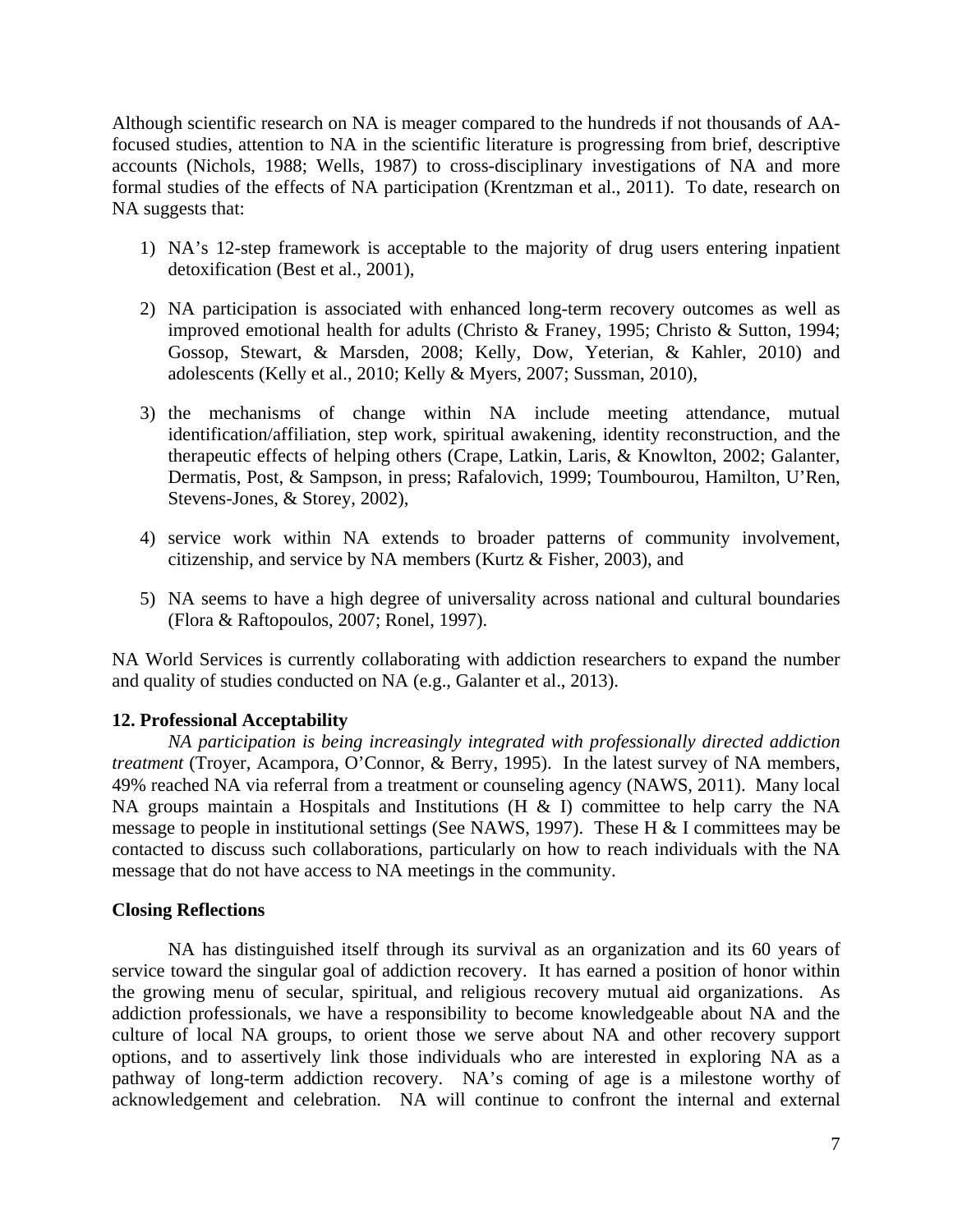challenges faced by all recovery mutual aid organizations (White, 2010b), but in the year of its  $60<sup>th</sup>$  anniversary, NA's future could not look brighter. In 2013, NA members can claim a most notable achievement:

*Never before have so many clean addicts, of their own choice and in free society, been able to meet where they please, to maintain their recovery in complete creative freedom*. (Narcotics Anonymous, 2008, p. 88)

Happy Birthday, NA.

### **About the Authors**:

**William White** is Emeritus Senior Research Consultant at Chestnut Health Systems

**Chris Budnick** is the Vice President of Programs for The Healing Place of Wake County, is an Adjunct Faculty member with the North Carolina State University Department of Social Work and founding board member of Recovery Communities of North Carolina

**Boyd Pickard** is a Research Assistant at the Illinois Addiction Studies Archives.

#### **References**

- Best, D. W., Harris, J. C., Gossop, M., Manning, V. C., Man, L. H., Marshall, J., & Strang, J. (2001). Are the Twelve Steps more acceptable to drug users than to drinkers? A comparison of experiences of and attitudes to Alcoholics Anonymous (AA) and Narcotics Anonymous (NA) among 200 substance misusers attending inpatient detoxification. *European Addiction Research*, *7*(2), 69-77. doi:10.1159/000050719
- Betty Ford Institute Consensus Panel. (2007). What is recovery? A working definition from the Betty Ford Institute. *Journal of Substance Abuse Treatment*, *33*, 221-228. doi:10.1016/j.jsat.2007.06.001
- Bureau of Labor Statistics. (2013). Labor force statistics from the current population survey. Retrieved May 4, 2013 from http://data.bls.gov/timeseries/LNS14000000
- Christo, G., & Franey, C. (1995). Drug users' spiritual beliefs, locus of control and the disease concept in relation to Narcotics Anonymous attendance and six-month outcomes. *Drug & Alcohol Dependence, 38*(1), 51-56. doi:10.1016/0376-8716(95)01103-6
- Christo, G., & Sutton, S. (1994). Anxiety and self-esteem as a function of abstinence time among recovering addicts attending Narcotics Anonymous. *British Journal of Clinical Psychology, 33*, 198-200. doi:10.1111/j.2044-8260.1994.tb01111.x
- Crape, B. L., Latkin, C. A., Laris, A. S., & Knowlton, A. R. (2002). The effects of sponsorship in 12-step treatment of injection drug users. *Drug & Alcohol Dependence*, *65*(3), 291-301. doi:10.1016/S0376-8716(01)00175-2
- Dennis, M. L., & Scott, C.K. (2007). Managing addiction as a chronic condition. *Addiction Science & Clinical Practice*, *4*(1), 45-55.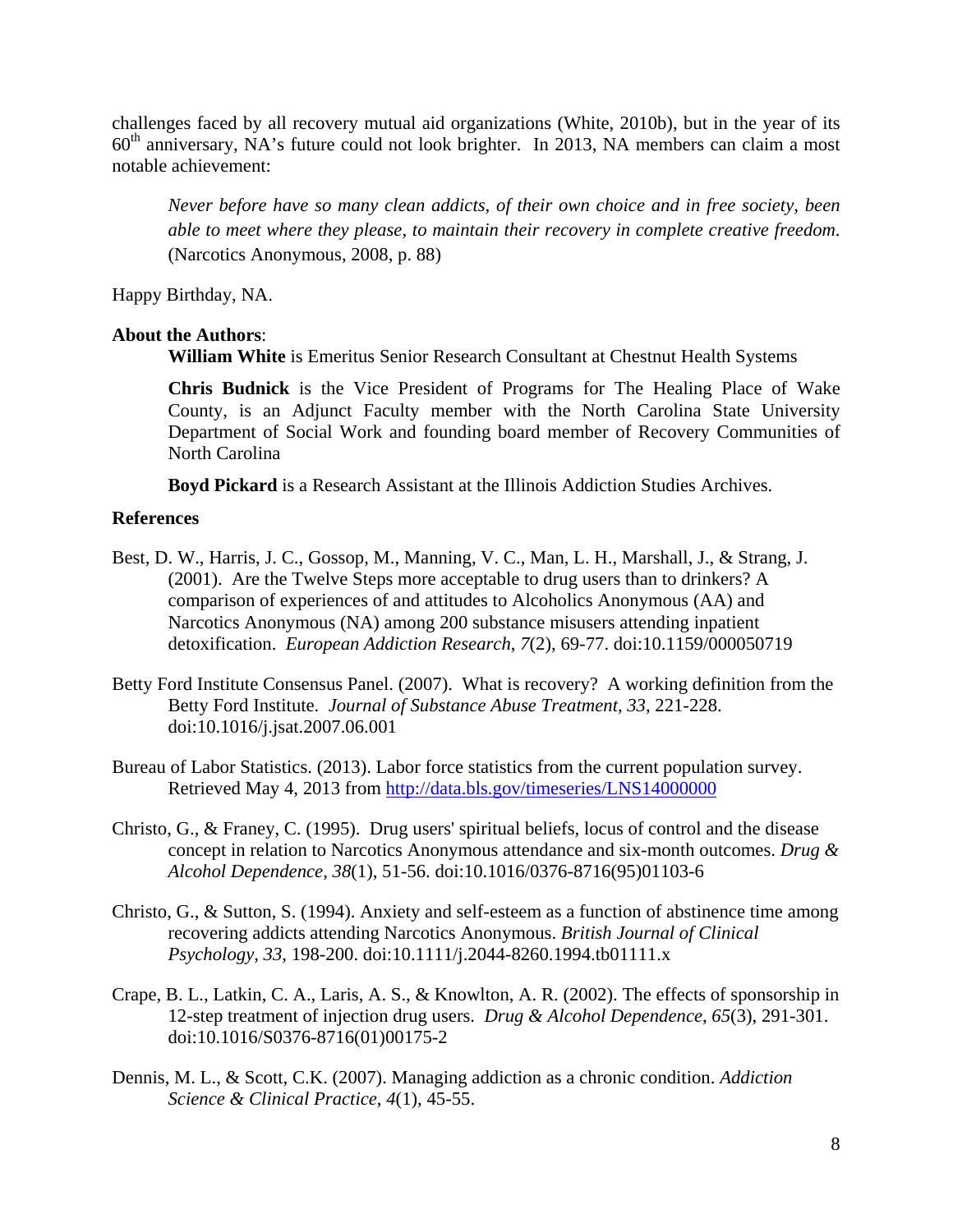- Flora, K., & Raftopoulos, A. (2007). First description of Narcotics Anonymous and Alcoholics Anonymous members in Greece: Prior treatment history and opinions about professionals. *Contemporary Drug Problems*, *34*(1), 163-170.
- Galanter, M., Dermatis, H., Post, S., & Sampson, C. (in press). Spirituality-based recovery from drug addiction in the Twelve-Step fellowship of Narcotics Anonymous. *Journal of Addiction Medicine*.
- Galanter, M., Dermatis, H., Post, S., & Santucci, C. (2013). Abstinence from drugs of abuse in community-based members of Narcotics Anonymous. *Journal of Studies on Alcohol and Drugs*, *74*, 349-352.
- Gossop, M., Stewart, D., & Marsden, J. (2008). Attendance at Narcotics Anonymous and Alcoholics Anonymous meetings, frequency of attendance and substance use outcomes after residential treatment for drug dependence: A 5-year follow-up study. *Addiction*, *103*(1), 119-125. doi:10.1111/j.1360-0443.2007.02050.x
- Jack G. (1958). *Report of the Subcommittee on Narcotics and Dangerous Drugs Assembly Interim Committee on Public Health*. Sacramento, CA: Assembly of the State of California.
- Jimmy K. (ND). Thoughts about the nature of addiction as expressed by Jimmy K. (undated), NA World Services Archives; Miscellaneous notes of Jimmy K.. (undated), NA World Services Archives.
- Kelly, J. F., Dow, S. J., Yeterian, J. D., & Kahler, C. W. (2010). Can 12-step group participation strengthen and extend the benefits of adolescent addiction treatment? A prospective analysis. *Drug and Alcohol Dependence*, *110*(1-2), 117-125. doi:10.1016/j.drugalcdep.2010.02.019
- Kelly, J. F., & Myers, M. G. (2007). Adolescents' participation in Alcoholics Anonymous and Narcotics Anonymous: Review, implications and future directions. *Journal of Psychoactive Drugs*, *39*(3), 259-269. doi:10.1080/02791072.2007.10400612
- Krentzman, A. R., Moore, B. C., Robison, E. A. R., Kelly, J., Kurtz, E., Laudet, A.,…Zemore, S. (2011). How Alcoholics Anonymous and Narcotics Anonymous work: Crossdisciplinary perspectives. *Alcoholism Treatment Quarterly*, *29*(1), 75-84. doi:10.1080/07347324.2011.538318
- Kurtz, E. (2002). Alcoholics Anonymous and the disease concept of alcoholism. *Alcoholism Treatment Quarterly*, *20*(3/4), 5-39. doi:10.1300/J020v20n03\_02
- Kurtz, L. F., & Fisher, M. (2003). Participation in community life by AA and NA members. *Contemporary Drug Problems*, *30*, 875-904.
- McLellan, A. T., Lewis, D. C., O'Brien, C. P., & Kleber, H. D. (2000). Drug dependence, a chronic medical illness: Implications for treatment, insurance, and outcomes evaluation. *Journal of the American Medical Association, 284*(13), 1689-1695. doi:10.1001/jama.284.13.1689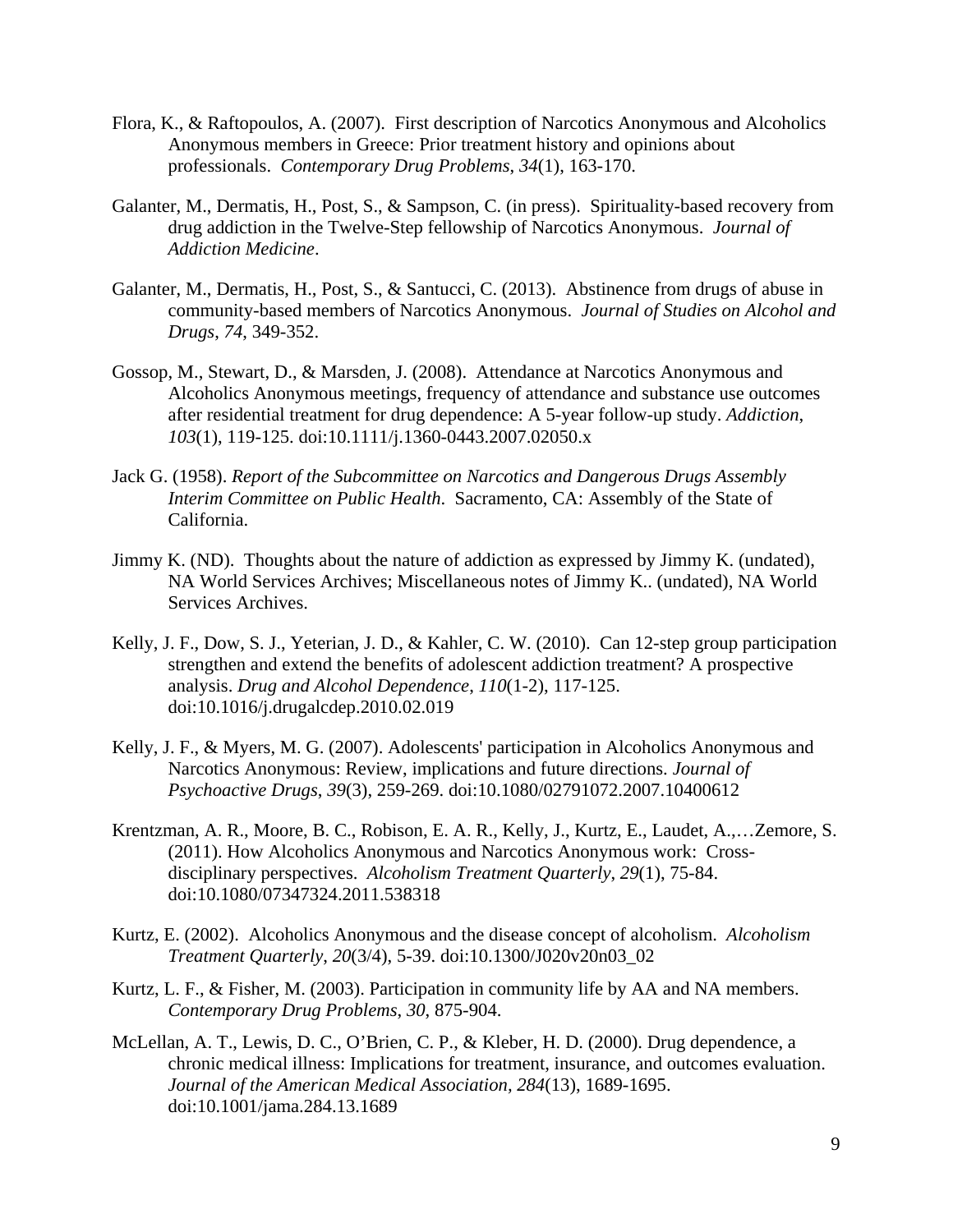- Miller, W., & Kurtz, E. (1994). Models of alcoholism used in treatment: Contrasting AA and other perspectives with which it is often confused. *Journal of Studies on Alcohol*, *55*, 159-166.
- Narcotics Anonymous (1954). *Narcotics Anonymous* ("Buff Book"). Studio City, CA: Narcotics Anonymous.
- Narcotics Anonymous. (1985). From the Trustees: Some thoughts on our relationship with A.A. *Newsline*.
- Narcotics Anonymous World Services, Inc. (NAWS, 1997). Hospitals & Institutions Handbook. Retrieved April 24, 2013 from http://www.na.org/admin/include/spaw2/uploads/pdf/handbooks/H&I%20Handbook.pdf
- Narcotics Anonymous World Services, Inc. (NAWS, 2008). *Narcotics Anonymous* (6<sup>th</sup> ed.). Chatsworth, CA: NAWS.
- Narcotics Anonymous World Services, Inc. (NAWS, 2011). Membership survey. Retrieved March 2, 2013 from http://www.na.org/admin/include/spaw2/uploads/pdf/PR/NA\_Membership\_Survey.pdf
- Narcotics Anonymous World Services, Inc. (NAWS, 2012a). WORLD SERVICE BOARD OF TRUSTEES BULLETIN #13 Some thoughts regarding our relationship to Alcoholics Anonymous. Retrieved May 14, 2013 from http://www.na.org/?ID=bulletins-bull13-r
- Narcotics Anonymous World Services, Inc. (NAWS, 2012b). World Service Board of Trustees Bulletin # 18: Special Interest Meetings. Retrieved April 22, 2013 from http://www.na.oirg/ID=bulletin18
- Nichols, H. (1988). Narcotics Anonymous. *Journal of Substance Abuse Treatment, 5*(3), 195- 196. doi:10.1016/0740-5472(88)90010-4
- Rafalovich, A. (1999). Keep coming back Narcotics Anonymous narrative and recoveringaddict identity. *Contemporary Drug Problems, 26*, 131-157.
- Ronel, N. (1997). The universality of a self-help program of American origin: Narcotics Anonymous in Israel. *Social Work Health Care*, *25*(3), 87-101. doi:10.1300/J010v25n03\_08
- Sussman, S. (2010). A review of Alcoholics Anonymous/ Narcotics Anonymous programs for teens. *Evaluation & the Health Professions, 33*(1), 26-55. doi:10.1177/0163278709356186
- Toumbourou, J. W., Hamilton, M., U'Ren, A., Stevens-Jones, P., & Storey, G. (2002). Narcotics Anonymous participation and changes in substance use and social support. *Journal of Substance Abuse Treatment, 23*(1), 61-66. doi:10.1016/S0740-5472(02)00243-X